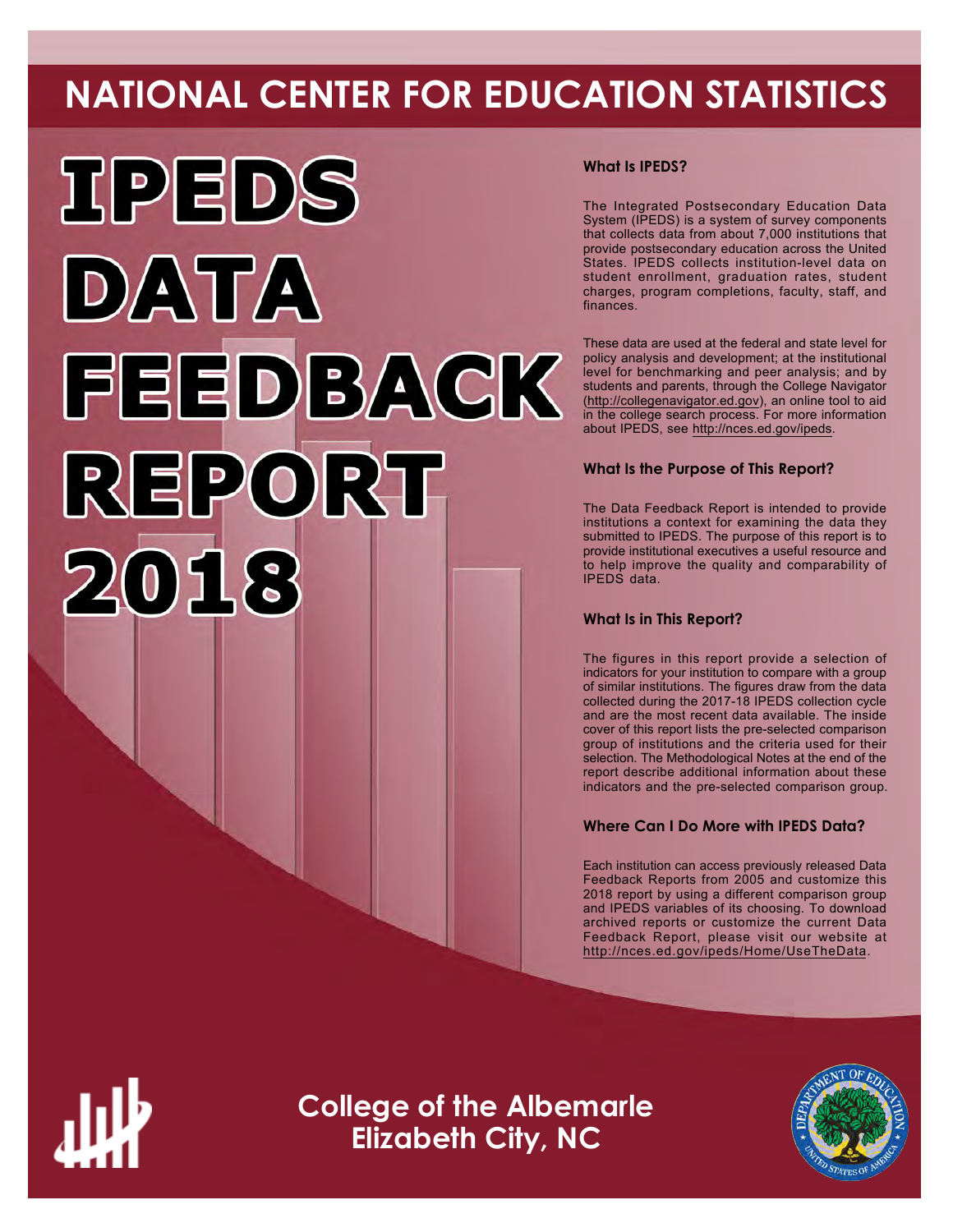# **COMPARISON GROUP**

Comparison group data are included to provide a context for interpreting your institution's statistics. If your institution did not define a custom comparison group for this report by July 13, 2018 NCES selected a comparison group for you. (In this case, the characteristics used to define the comparison group appears below.) The Customize Data Feedback Report functionality on the IPEDS Data Center at this provided link [\(http://nces.ed.gov/ipeds/datacenter/\)](http://nces.ed.gov/ipeds/datacenter/) can be used to reproduce the figures in this report using different peer groups.

Using some of your institution's characteristics, a group of comparison institutions was selected for you. The characteristics include Associate's Colleges: High Transfer-Mixed Traditional/Nontraditional, public and enrollment of a similar size. This comparison group includes the following 29 institutions:

- Baltimore City Community College (Baltimore, MD)
- Blue Ridge Community College (Weyers Cave, VA)
- Cape Cod Community College (West Barnstable, MA)
- Capital Community College (Hartford, CT)
- Columbia-Greene Community College (Hudson, NY) Corning Community College (Corning, NY)
- 
- Cowley County Community College (Arkansas City, KS)
- Dyersburg State Community College (Dyersburg, TN) Great Bay Community College (Portsmouth, NH)
- Marion Technical College (Marion, OH)
- Middlesex Community College (Middletown, CT)
- Miles Community College (Miles City, MT)
- Mississippi Delta Community College (Moorhead, MS)
- Nashua Community College (Nashua, NH)
- National Park College (Hot Springs, AR)
- Northwest College (Powell, WY)
- Northwestern Connecticut Community College (Winsted, CT)
- Rainy River Community College (International Falls, MN)
- Seminole State College (Seminole, OK)
- South Mountain Community College (Phoenix, AZ)
- Southwest Virginia Community College (Cedar Bluff, VA)
- Sullivan County Community College (Loch Sheldrake, NY)
- Tunxis Community College (Farmington, CT)
- Virginia Highlands Community College (Abingdon, VA)
- Western Oklahoma State College (Altus, OK)
- Wilkes Community College (Wilkesboro, NC)
- Williston State College (Williston, ND)
- Wytheville Community College (Wytheville, VA) York County Community College (Wells, ME)

# **The figures in this report have been organized and ordered into the following topic areas:**

| [No charts applicable]                     |                   |
|--------------------------------------------|-------------------|
| Fig. 1 and 2                               | Pg.3              |
| Fig. 3                                     | Pg.3              |
| Fig. 4 and $5$                             | Pg. 4             |
| Fig. 6, 7, 8 and 9                         | Pg. 4 and 5       |
| [No charts applicable]                     |                   |
| Fig. 10, 11, 12, 13, 14, 15, 16, 17 and 18 | Pq. 5, 6, 7 and 8 |
| Fig. 19 and 20                             | Pg. 9             |
| Fig. 21 and 22                             | Pg. 9             |
| Fig. 23 and 24                             | Pg. 10            |
|                                            |                   |

\*These figures only appear in customized Data Feedback Reports (DFR), which are available through Use the Data portal on the IPEDS website.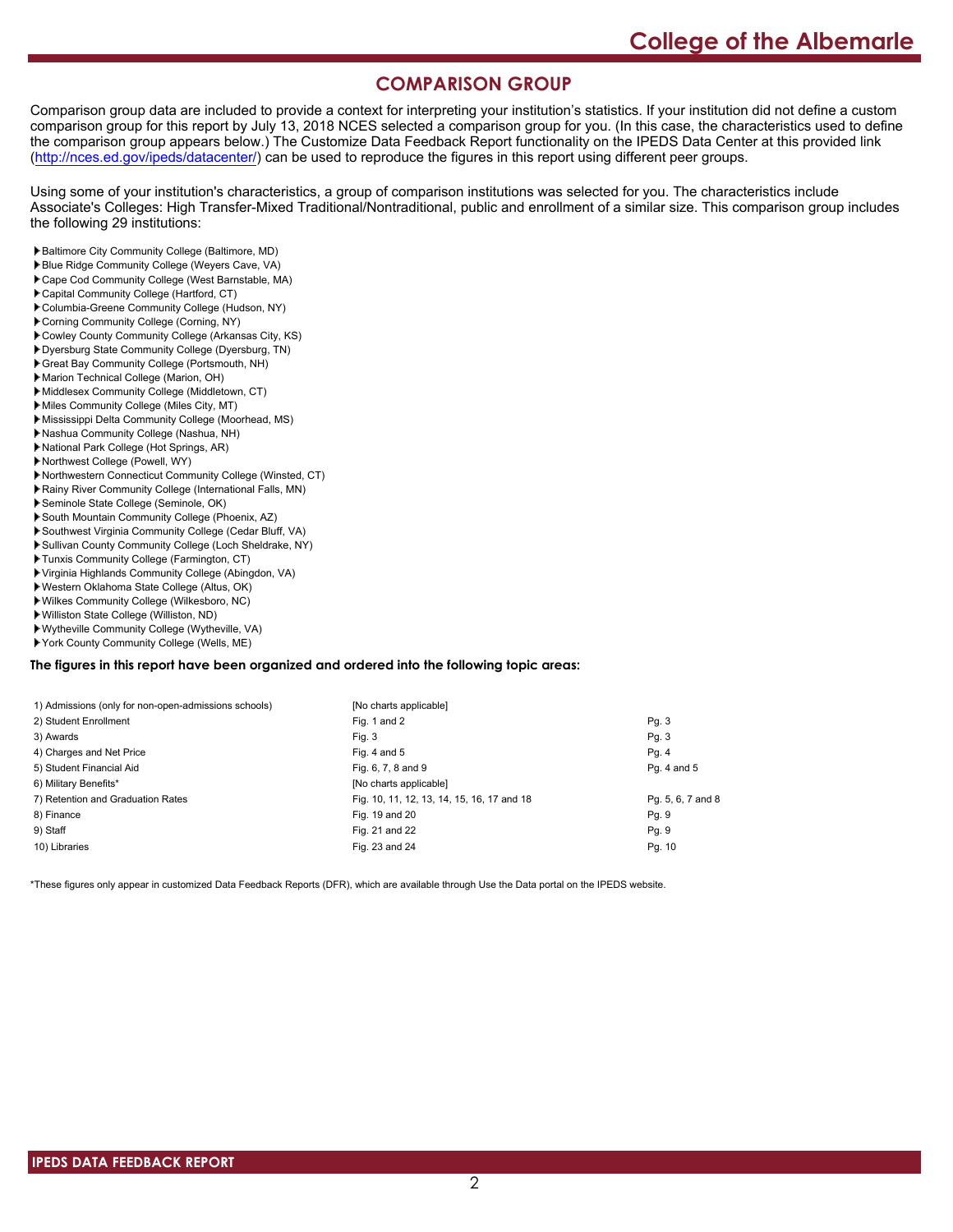



NOTE: For more information about disaggregation of data by race and ethnicity, see the Methodological Notes. Median values for the comparison group will not add to 100%. See "Use of Median Values for Comparison Group" for how median values are determined. N is the number of institutions in the comparison group. SOURCE: U.S. Department of Education, National Center for Education Statistics, Integrated Postsecondary Education Data System (IPEDS): Spring 2018, Fall Enrollment component.

#### **Figure 2. Unduplicated 12-month headcount (2016-17), total FTE enrollment (2016-17), and full- and part-time fall enrollment (Fall 2017)**

### **Figure 3. Number of subbaccalaureate degrees and certificates awarded, by level: 2016-17**



NOTE: For details on calculating full-time equivalent (FTE) enrollment, see Calculating FTE in the Methodological Notes. N is the number of institutions in the comparison group. SOURCE: U.S. Department of Education, National Center for Education Statistics, Integrated Postsecondary Education Data System (IPEDS): Fall 2017, 12-month Enrollment component and Spring 2018, Fall Enrollment component.



NOTE: N is the number of institutions in the comparison group.

SOURCE: U.S. Department of Education, National Center for Education Statistics, Integrated Postsecondary Education Data System (IPEDS): Fall 2017, Completions component.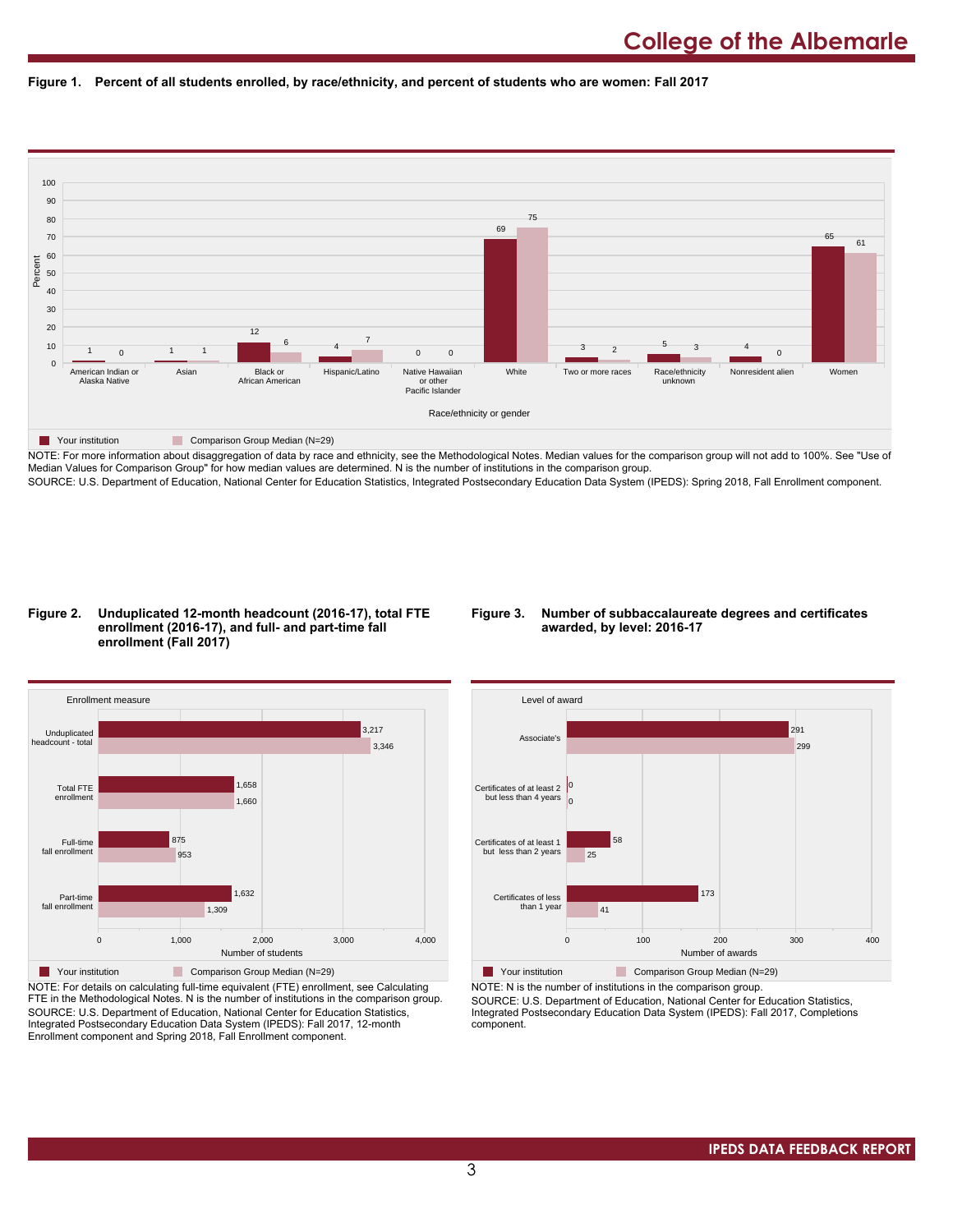**Figure 4. Academic year tuition and required fees for full-time, first-time degree/certificate-seeking undergraduates: 2014-15 to 2017-18**



NOTE: The tuition and required fees shown here are the lowest reported from the categories of in-district, in-state, and out-of-state. N is the number of institutions in the comparison group.

SOURCE: U.S. Department of Education, National Center for Education Statistics, Integrated Postsecondary Education Data System (IPEDS): Fall 2017, Institutional Characteristics component.

**Figure 6. Percent of full-time, first-time degree/certificate-seeking undergraduate students who were awarded grant or scholarship aid from the federal government, state/local government, or the institution, or loans, by type of aid: 2016-17**



NOTE: Any grant aid above includes grant or scholarship aid awarded from the federal government, state/local government, or the institution. Federal grants includes Pell grants and other federal grants. Any loans includes federal loans and other loans awarded to students. For details on how students are counted for financial aid reporting, see Cohort Determination in the Methodological Notes. N is the number of institutions in the comparison group.

SOURCE: U.S. Department of Education, National Center for Education Statistics, Integrated Postsecondary Education Data System (IPEDS): Winter 2017-18, Student Financial Aid component.





NOTE: Average net price is for full-time, first-time degree/certificate-seeking undergraduate students and is generated by subtracting the average amount of federal, state/local government, and institutional grant and scholarship awarded aid from the total cost of attendance. Total cost of attendance is the sum of published tuition and required fees, books and supplies, and the average room and board and other expenses. For details, see the Methodological Notes. N is the number of institutions in the comparison group.

SOURCE: U.S. Department of Education, National Center for Education Statistics, Integrated Postsecondary Education Data System (IPEDS): Fall 2017, Institutional Characteristics component and Winter 2017-18, Student Financial Aid component.





NOTE: Any grant aid above includes grant or scholarship aid awarded from the federal government, state/local government, or the institution. Federal grants includes Pell grants and other federal grants. Any loans includes federal loans and other loans awarded to students. Average amounts of aid were calculated by dividing the total aid awarded by the total number of recipients in each institution. N is the number of institutions in the comparison group.

SOURCE: U.S. Department of Education, National Center for Education Statistics, Integrated Postsecondary Education Data System (IPEDS): Winter 2017-18, Student Financial Aid component.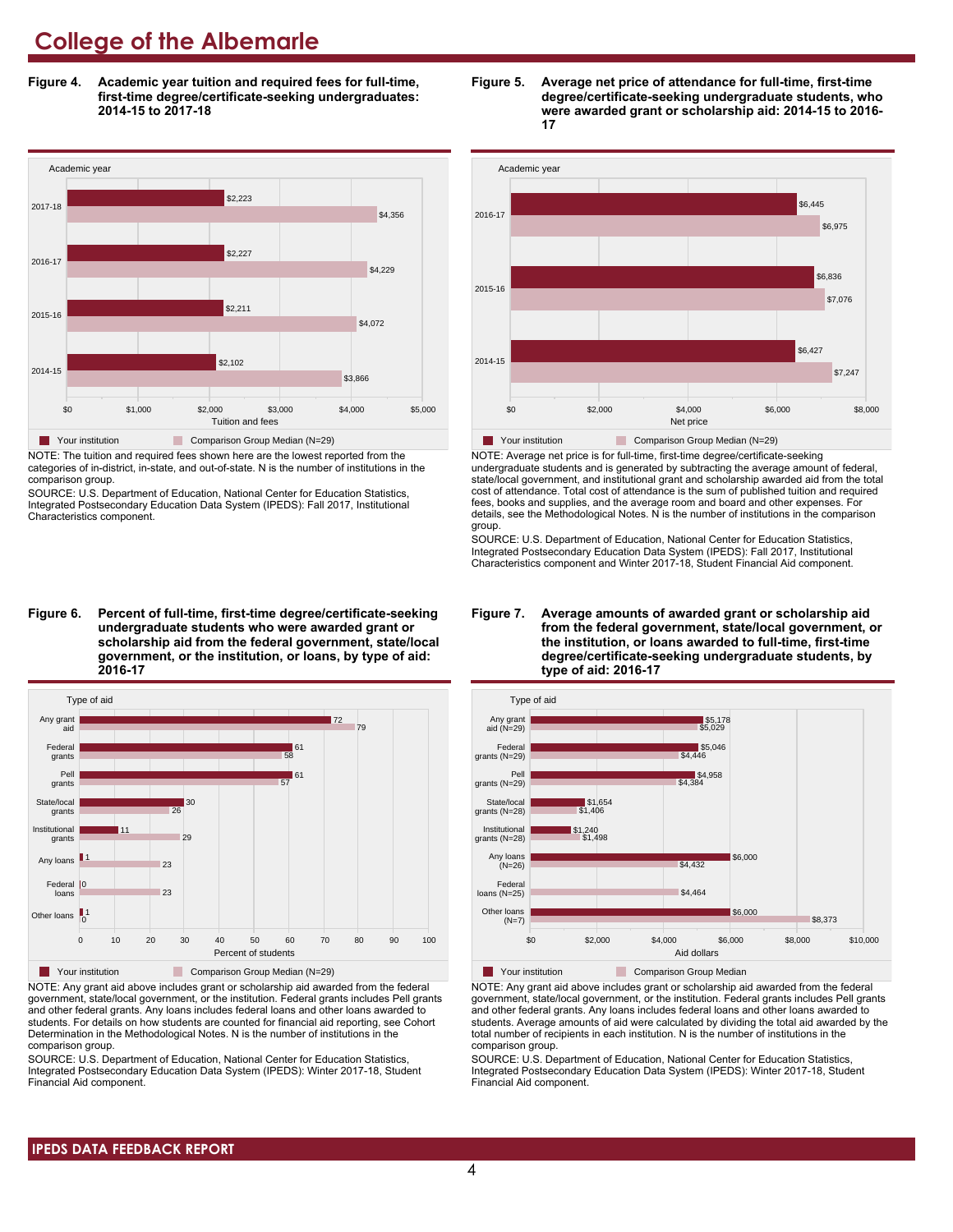**Figure 8. Percent of all undergraduates awarded aid, by type of aid: 2016-17**

**Figure 9. Average amount of aid awarded to all undergraduates, by type of aid: 2016-17**



NOTE: Any grant aid above includes grant or scholarship aid awarded from the federal government, state/local government, the institution, or other sources. Federal loans includes only federal loans awarded to students. N is the number of institutions in the comparison group.

SOURCE: U.S. Department of Education, National Center for Education Statistics, Integrated Postsecondary Education Data System (IPEDS): Winter 2017-18, Student Financial Aid component.



NOTE: Any grant aid above includes grant or scholarship aid from the federal government, state/local government, the institution, or other sources. Federal loans includes federal loans to students. Average amounts of aid were calculated by dividing the total aid awarded by the total number of recipients in each institution. N is the number of institutions in the comparison group.

SOURCE: U.S. Department of Education, National Center for Education Statistics, Integrated Postsecondary Education Data System (IPEDS): Winter 2017-18, Student Financial Aid component.

#### **Figure 10. Retention rates of full-time, first-time degree/certificate seeking students: Fall 2016 cohort**



NOTE: Retention rates are measured from the fall of first enrollment to the following fall. Academic reporting institutions report retention data as of the institution's official fall reporting date or as of October 15, 2016. Program reporters determine the cohort with enrollment any time between August 1-October 31, 2016 and retention based on August 1, 2017. For more details, see the Methodological Notes. N is the number of institutions in the comparison group.

SOURCE: U.S. Department of Education, National Center for Education Statistics, Integrated Postsecondary Education Data System (IPEDS): Spring 2018, Fall Enrollment component.

#### **Figure 11. Graduation and transfer-out rates of full-time, first-time degree/certificate-seeking undergraduates within 150% of normal time to program completion: 2014 cohort**



NOTE: Graduation rate cohort includes all full-time, first-time degree/certificate-seeking undergraduate students. Graduation and transfer-out rates are the Student Right-to-Know rates. Only institutions with mission to prepare students to transfer are required to report transfer out. For more details, see the Methodological Notes. N is the number of institutions in the comparison group.

SOURCE: U.S. Department of Education, National Center for Education Statistics, Integrated Postsecondary Education Data System (IPEDS): Winter 2017-18, Graduation Rates component.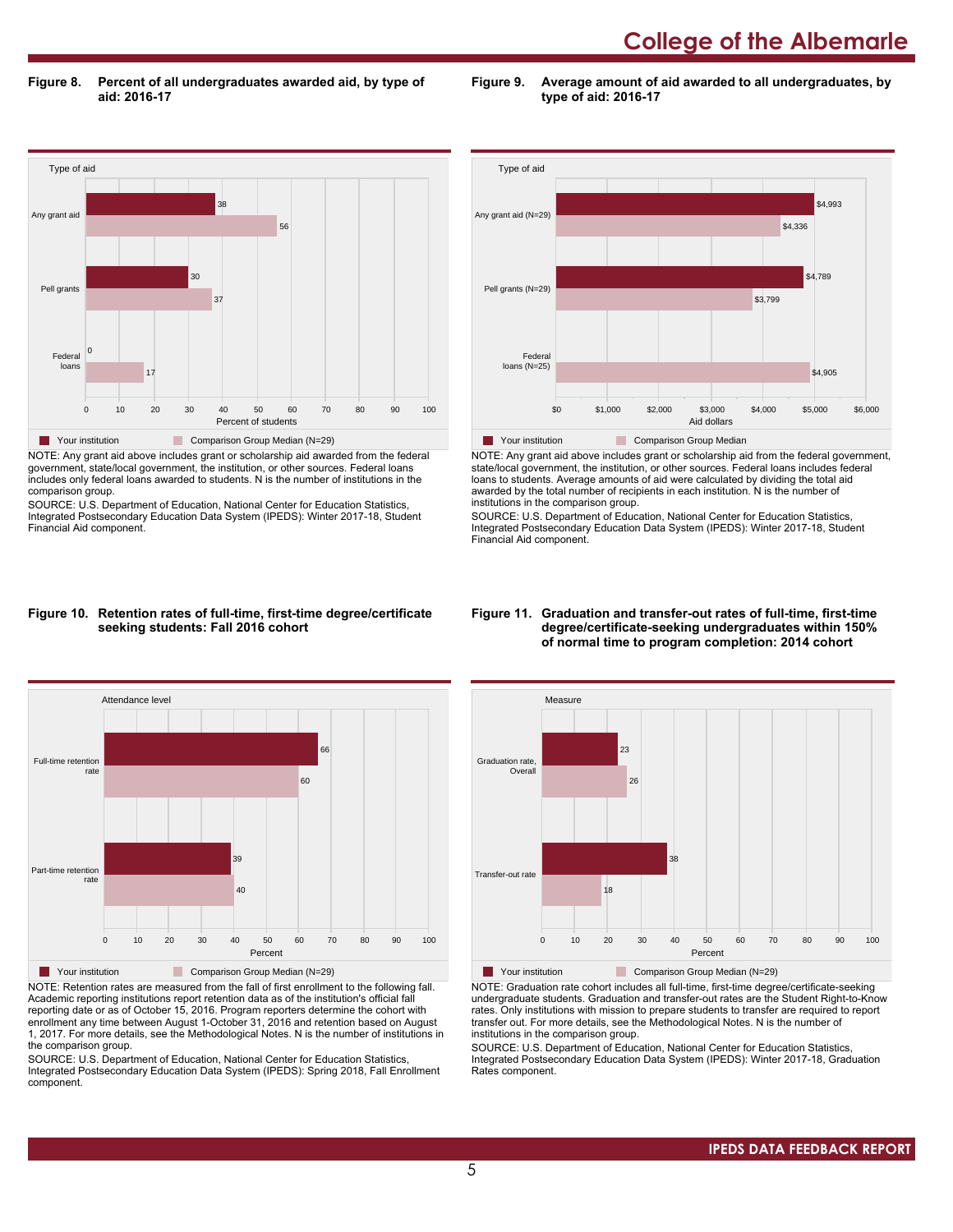**Figure 12. Graduation rates of full-time, first-time degree/certificate-seeking undergraduates within 150% of normal time to program completion, by race/ethnicity: 2014 cohort**



NOTE: For more information about disaggregation of data by race and ethnicity, see the Methodological Notes. The graduation rates are the Student Right-to-Know (SRK) rates. Median values for the comparison group will not add to 100%. N is the number of institutions in the comparison group.

SOURCE: U.S. Department of Education, National Center for Education Statistics, Integrated Postsecondary Education Data System (IPEDS): Winter 2017-18, Graduation Rates component.

#### **Figure 13. Graduation rates of full-time, first-time degree/certificateseeking undergraduates within 150% of normal time to program completion, by financial aid type: 2014 cohort**

#### **Figure 14. Graduation rates of full-time, first-time degree/certificateseeking undergraduates within normal time, and 150% and 200% of normal time to completion: 2013 cohort**



NOTE: Graduation rate cohort includes all full-time, first-time degree/certificate-seeking undergraduate students. Data were collected on those students, who at entry of the cohort, were awarded a Pell Grant and students who were awarded a Subsidized Stafford loan, but did not receive a Pell Grant. Graduation rates are the Student Right-to-Know rates. Only institutions with mission to prepare students to transfer are required to report transfer out. For more details, see the Methodological Notes. N is the number of institutions in the comparison group.

SOURCE: U.S. Department of Education, National Center for Education Statistics, Integrated Postsecondary Education Data System (IPEDS): Winter 2017-18, Graduation Rates component.



**Your institution** Comparison Group Median (N=29) NOTE: The 150% graduation rate is the Student Right-to-Know (SRK) rates; the Normal time and 200% rates are calculated using the same methodology. For details, see the Methodological Notes. N is the number of institutions in the comparison group. SOURCE: U.S. Department of Education, National Center for Education Statistics, Integrated Postsecondary Education Data System (IPEDS): Winter 2017-18, 200% Graduation Rates component.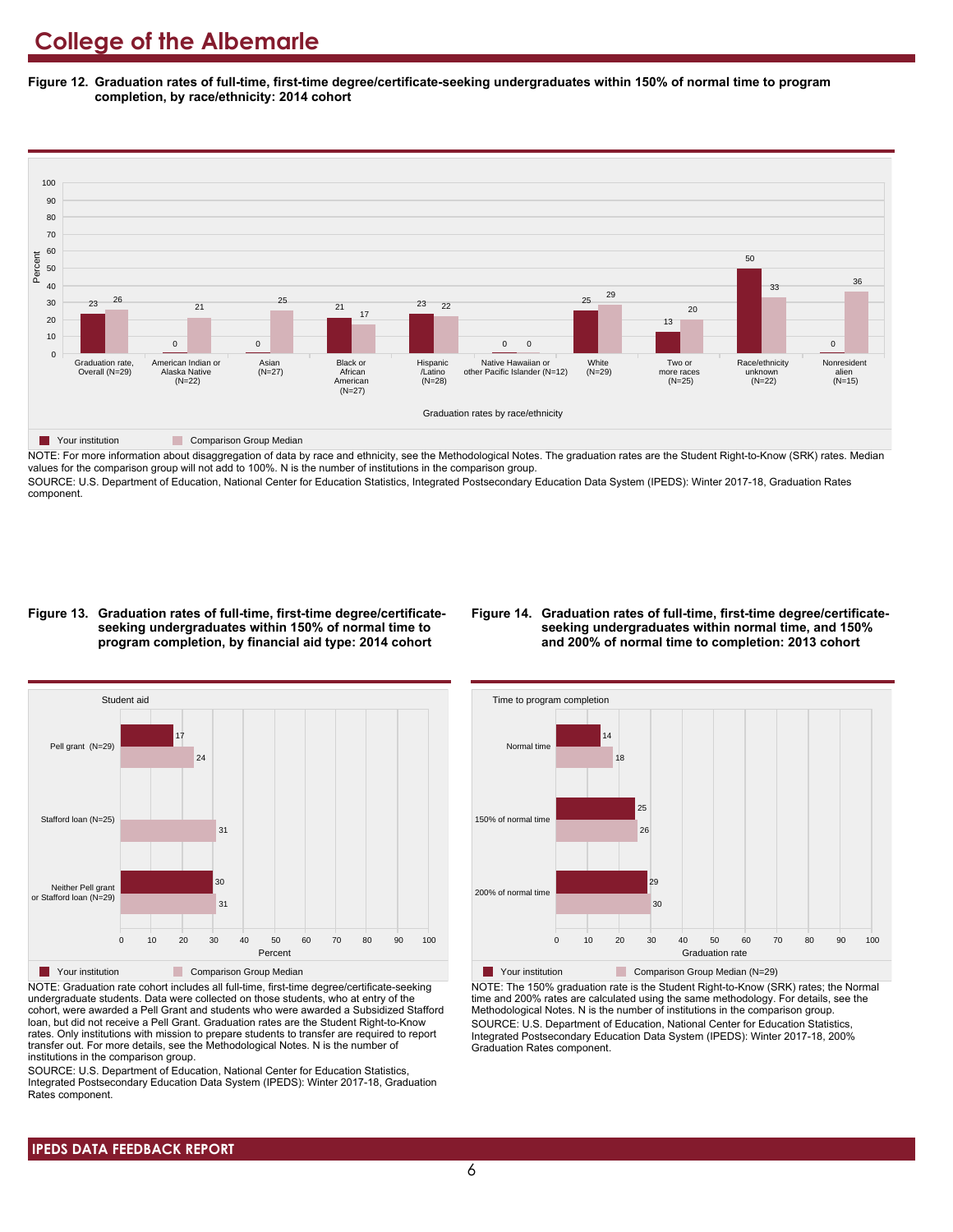#### **Figure 15. Award and enrollment rates of first-time, full-time, degree/certificate-seeking undergraduates after 8 years of entry, by Pell status, 2009-10 cohort**



NOTE: Award measures are based on the highest award received after 8 years of entry and enrollment measures are based on student who did not received an award after 8 years of entry. Student cohorts (i.e., First-time, full-time; First-time, part-time; Non-first-time, full-time; and Non-first-time, part-time) are degree/certificate-seeking undergraduate students who entered the institution between July 1, 2009-June 30, 2010. Pell recipients are students with demonstrated financial need. For more details, see the Methodological Notes. N is the number of institutions in the comparison group.

SOURCE: U.S. Department of Education, National Center for Education Statistics, Integrated Postsecondary Education Data System (IPEDS): Winter 2017-18, Outcome Measures component.

#### **Figure 16. Award and enrollment rates of first-time, part-time, degree/certificate-seeking undergraduates after 8 years of entry, by Pell status, 2009-10 cohort**



NOTE: Award measures are based on the highest award received after 8 years of entry and enrollment measures are based on student who did not received an award after 8 years of entry. Student cohorts (i.e., First-time, full-time; First-time, part-time; Non-first-time, full-time; and Non-first-time, part-time) are degree/certificate-seeking undergraduate students who entered the institution between July 1, 2009-June 30, 2010. Pell recipients are students with demonstrated financial need. For more details, see the Methodological Notes. N is the number of institutions in the comparison group.

SOURCE: U.S. Department of Education, National Center for Education Statistics, Integrated Postsecondary Education Data System (IPEDS): Winter 2017-18, Outcome Measures component.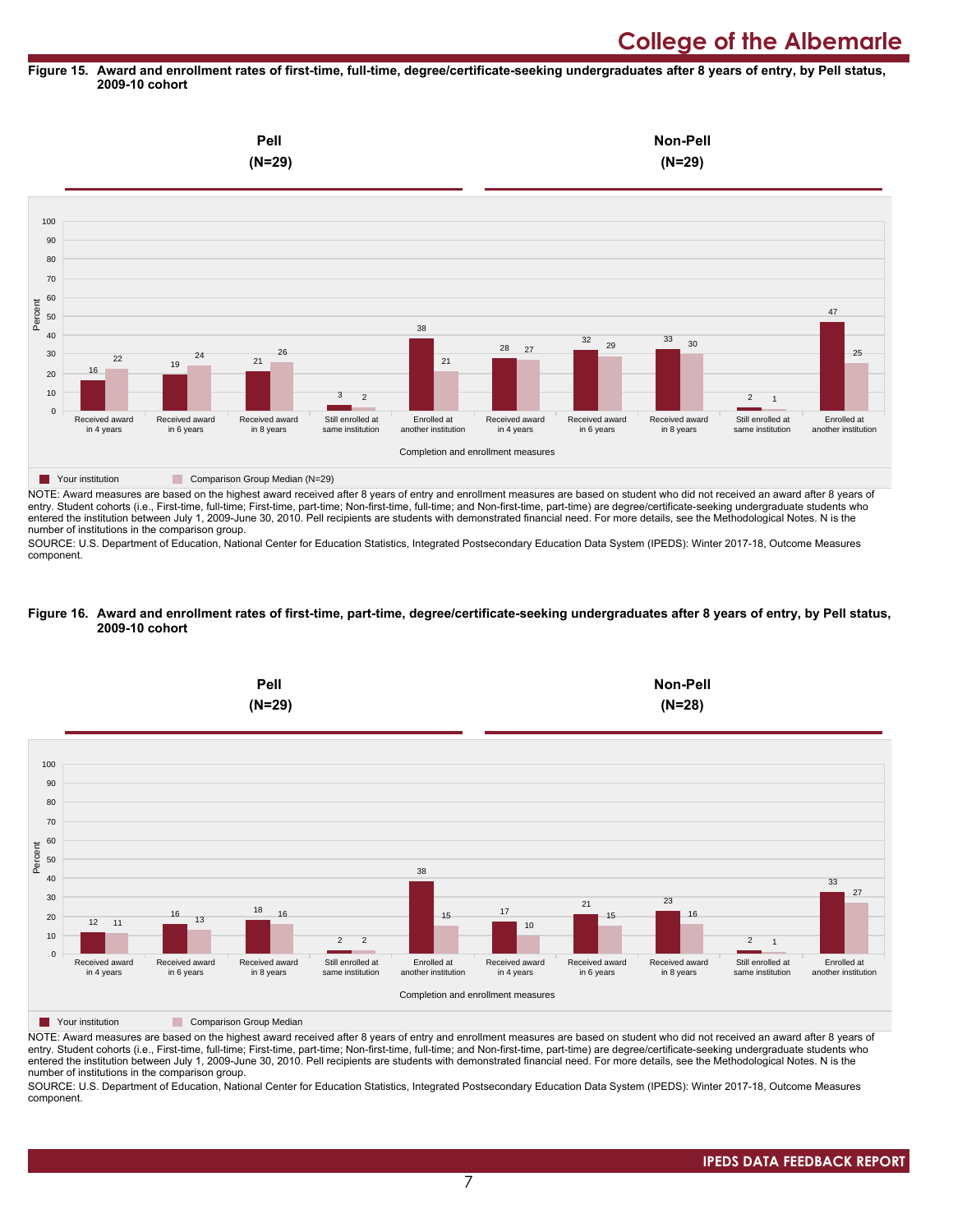**Figure 17. Award and enrollment rates of non-first-time, full-time, degree/certificate-seeking undergraduates after 8 years of entry, by Pell status, 2009-10 cohort**



NOTE: Award measures are based on the highest award received after 8 years of entry and enrollment measures are based on student who did not received an award after 8 years of entry. Student cohorts (i.e., First-time, full-time; First-time, part-time; Non-first-time, full-time; and Non-first-time, part-time) are degree/certificate-seeking undergraduate students who entered the institution between July 1, 2009-June 30, 2010. Pell recipients are students with demonstrated financial need. For more details, see the Methodological Notes. N is the number of institutions in the comparison group.

SOURCE: U.S. Department of Education, National Center for Education Statistics, Integrated Postsecondary Education Data System (IPEDS): Winter 2017-18, Outcome Measures component.

#### **Figure 18. Award and enrollment rates of non-first-time, part-time, degree/certificate-seeking undergraduates after 8 years of entry, by Pell status, 2009-10 cohort**



NOTE: Award measures are based on the highest award received after 8 years of entry and enrollment measures are based on student who did not received an award after 8 years of entry. Student cohorts (i.e., First-time, full-time; First-time, part-time; Non-first-time, full-time; and Non-first-time, part-time) are degree/certificate-seeking undergraduate students who entered the institution between July 1, 2009-June 30, 2010. Pell recipients are students with demonstrated financial need. For more details, see the Methodological Notes. N is the number of institutions in the comparison group.

SOURCE: U.S. Department of Education, National Center for Education Statistics, Integrated Postsecondary Education Data System (IPEDS): Winter 2017-18, Outcome Measures component.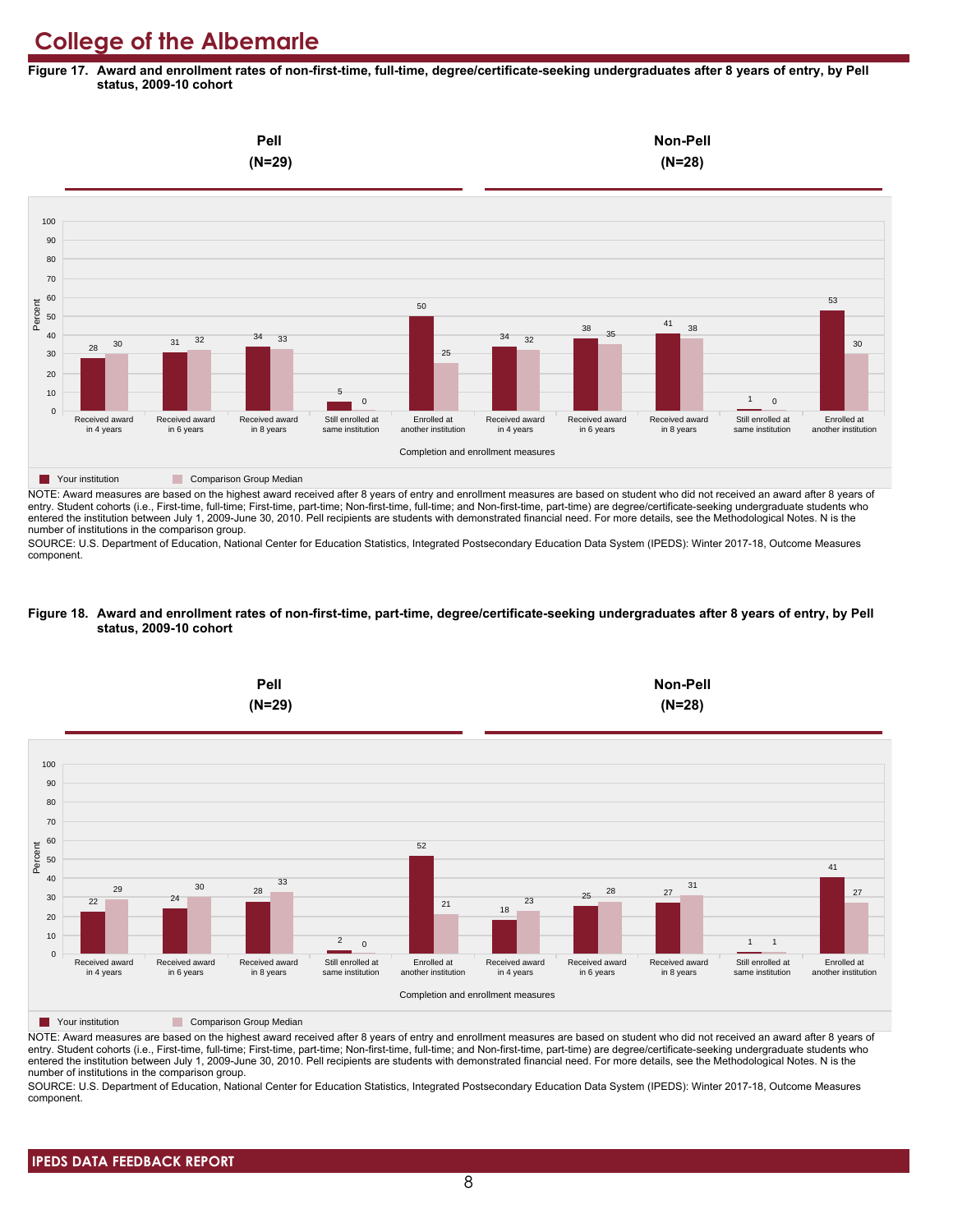**College of the Albemarle** 

**Figure 19. Percent distribution of core revenues, by source: Fiscal year 2017**

Revenue source 0 10 20 30 40 50 60 70 80 90 100 Percent of function total Other core revenues Investment return 0 0 Private gifts, grants, and contracts Government grants and contracts Local appropriations **State** appropriations Tuition and fees 5  $\Box$ 3 1 4  $2<sup>4</sup>$ 17 0 11 40 55  $10$  16 **The Comparison Group Median (N=29)** Comparison Group Median (N=29) NOTE: The comparison group median is based on those members of the comparison group that report finance data using the same accounting standards as the comparison

institution. For more information, see the Methodological Notes. N is the number of institutions in the comparison group.

SOURCE: U.S. Department of Education, National Center for Education Statistics, Integrated Postsecondary Education Data System (IPEDS): Spring 2018, Finance component.



**Figure 20. Core expenses per FTE enrollment, by function: Fiscal**

**year 2017**

NOTE: Expenses per full-time equivalent (FTE) enrollment, particularly instruction, may be inflated because finance data includes all core expenses while FTE reflects credit activity only. For details on calculating FTE enrollment and a detailed definition of core expenses, see the Methodological Notes. N is the number of institutions in the comparison group. SOURCE: U.S. Department of Education, National Center for Education Statistics, Integrated Postsecondary Education Data System (IPEDS): Fall 2017, 12-month Enrollment component and Spring 2018, Finance component.

# **Figure 21. Full-time equivalent staff, by occupational category: Fall 2017**



NOTE: Graduate assistants are not included. For calculation details, see the Methodological Notes. N is the number of institutions in the comparison group. SOURCE: U.S. Department of Education, National Center for Education Statistics, Integrated Postsecondary Education Data System (IPEDS): Spring 2018, Human Resources component.

#### **Figure 22. Average salaries of full-time instructional non-medical staff equated to 9-months worked, by academic rank: Academic year 2017-18**



**The Your institution Comparison Group Median** 

NOTE: See Methodology Notes for more details on average salary. N is the number of institutions in the comparison group.

SOURCE: U.S. Department of Education, National Center for Education Statistics, Integrated Postsecondary Education Data System (IPEDS): Spring 2018, Human Resources component.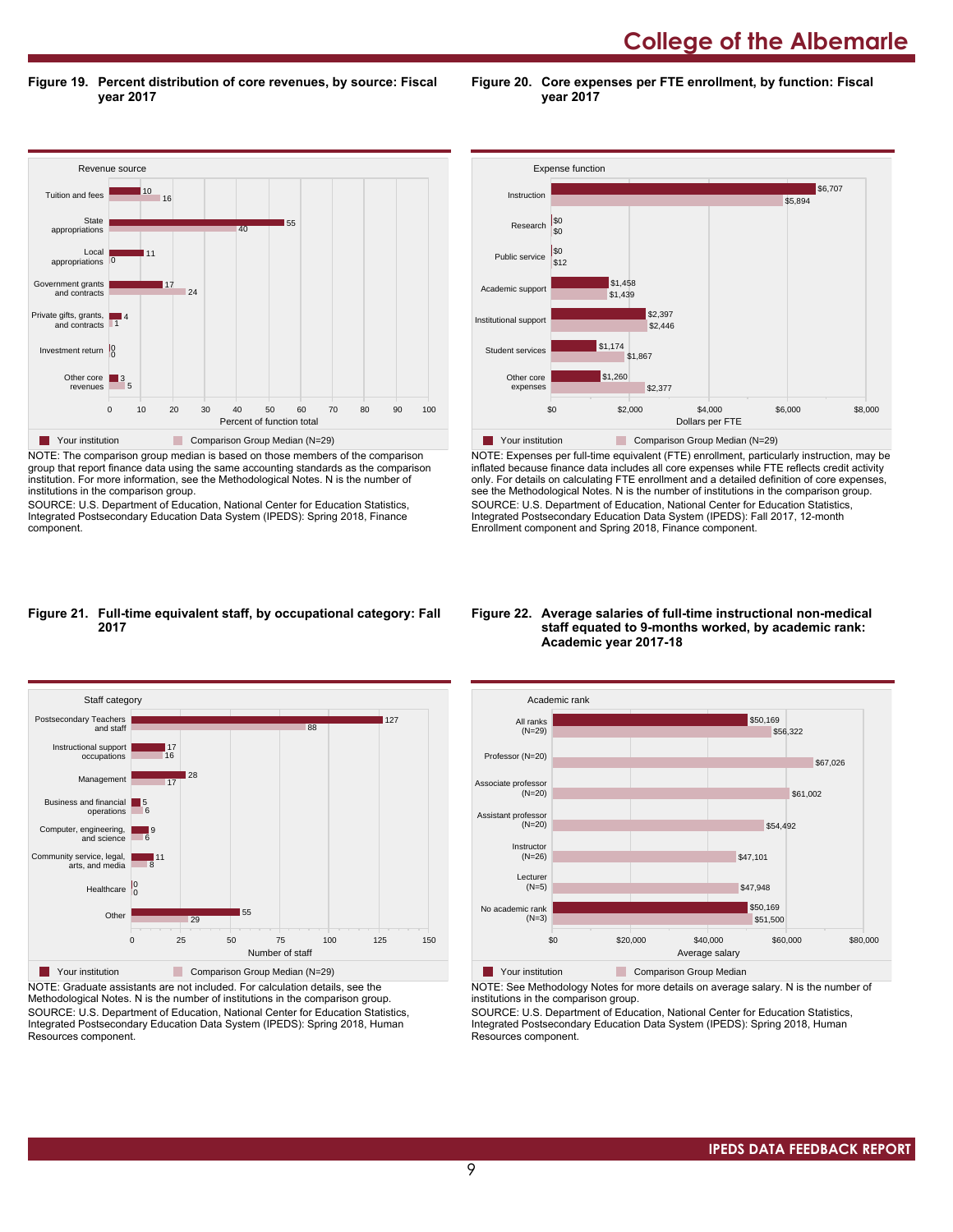**Figure 23. Percent distribution of library collection, by material type: Fiscal Year 2017**



NOTE: N is the number of institutions in the comparison group.

SOURCE: U.S. Department of Education, National Center for Education Statistics, Integrated Postsecondary Education Data System (IPEDS): Spring 2018, Academic Libraries component.

**Figure 24. Percent distribution of library expenses, by function: Fiscal Year 2017**



NOTE: N is the number of institutions in the comparison group. SOURCE: U.S. Department of Education, National Center for Education Statistics, Integrated Postsecondary Education Data System (IPEDS): Spring 2018, Academic Libraries component.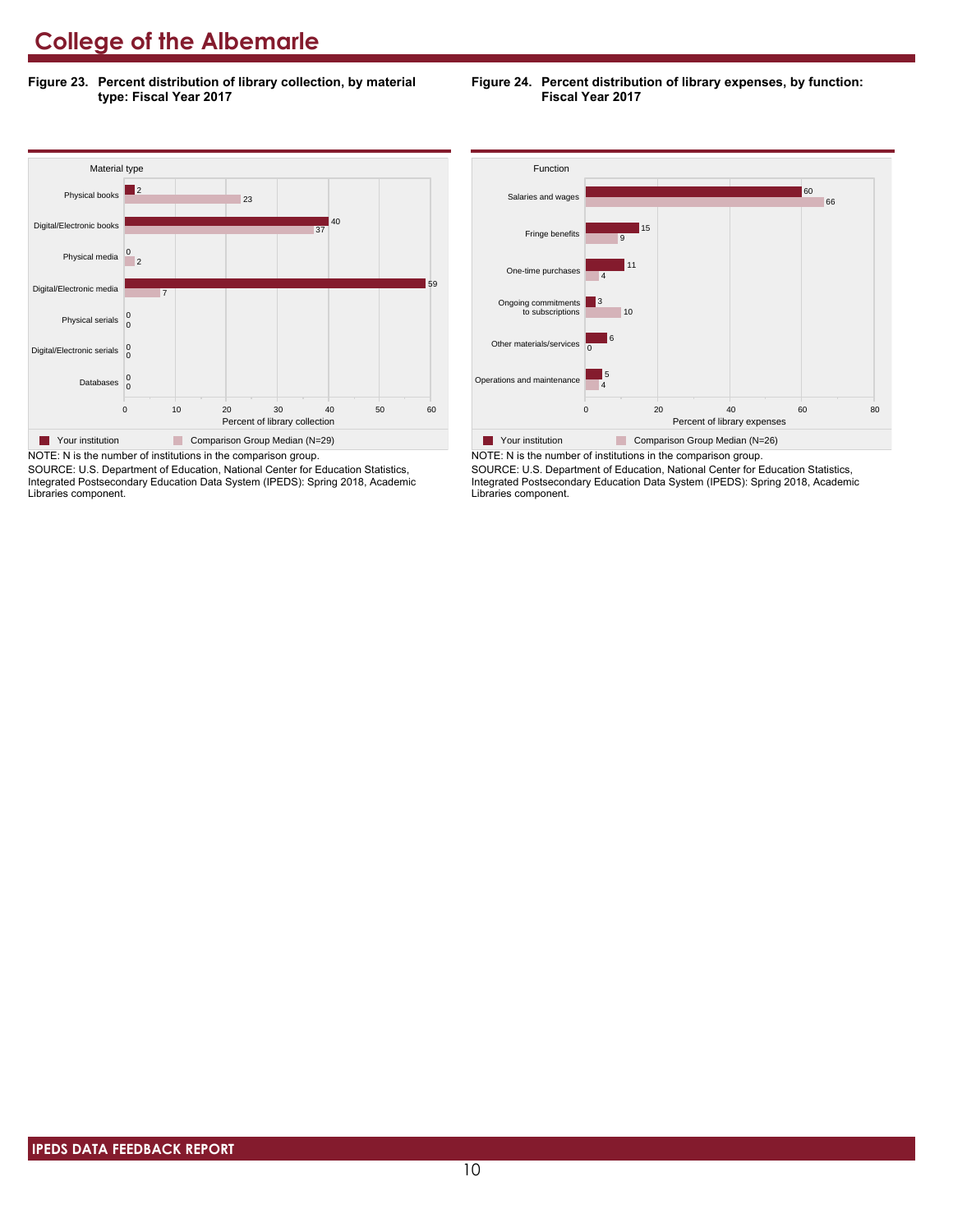# **METHODOLOGICAL NOTES**

### **Overview**

This report is based on data supplied by institutions to IPEDS during 2017-18 data collection year. Response rates exceeded 99% for most surveys. IPEDS First Look reports at <http://nces.ed.gov/pubsearch/getpubcats.asp?sid=010> provide some information on aggregate institutional responses.

# **Use of Median Values for Comparison Group**

This report compares your institution's data to the median value for the comparison group for each statistic shown in the figure. If more than one statistic is present in a figure, the median values are determined separately for each indicator or statistic. Medians are not displayed for comparison groups with fewer than three values. Where percentage distributions are presented, median values may not add to 100%. To access all the data used to create the figures included in this report, go to 'Use the Data' portal on the IPEDS website at this provided link (<http://nces.ed.gov/ipeds>).

# **Missing Statistics**

If a statistic is not reported for your institution, the omission indicates that the statistic is not relevant to your institution and the data were not collected. Not all notes may be applicable to your report.

### **Use of Imputed Data**

All IPEDS data are subject to imputation for total (institutional) and partial (item) nonresponse. If necessary, imputed values were used to prepare your report.

### **Data Confidentiality**

IPEDS data are not collected under a pledge of confidentiality.

# **Disaggregation of Data by Race/Ethnicity**

When applicable, some statistics are disaggregated by race/ethnicity. Data disaggregated by race/ethnicity have been reported using the 1997 Office of Management and Budget categories. Detailed information about the race/ethnicity categories can be found at <https://nces.ed.gov/ipeds/Section/Resources>.

#### **Cohort Determination for Reporting Student Financial Aid, Graduation Rates, and Outcome Measures**

Student cohorts for reporting Student Financial Aid and Graduation Rates data are based on the reporting type of the institution. For institutions that report based on an academic year (those operating on standard academic terms), student counts and cohorts are based on fall term data. Student counts and cohorts for program reporters (those that do not operate on standard academic terms) are based on unduplicated counts of students enrolled during a full 12-month period.

Student cohorts for reporting Outcome Measures are based on a full-year cohort from July 1-June 30 for all degree-granting institutions.

# **DESCRIPTION OF STATISTICS USED IN THE FIGURES**

#### **Admissions (only for non-open-admissions schools)**

#### *Admissions and Test Score Data*

Admissions and test score data are presented only for institutions that do not have an open admission policy, and apply to first-time, degree/certificate-seeking undergraduate students only. Applicants include only those students who fulfilled all requirements for consideration for admission and who were notified of one of the following actions: admission, non-admission, placement on a wait list, or application withdrawn (by applicant or institution). Admitted applicants (admissions) include wait-listed students who were subsequently offered admission. Early decision, early action, and students who began studies during the summer prior to the fall reporting period are included. For customized Data Feedback Reports, test scores are presented only if scores are required for admission.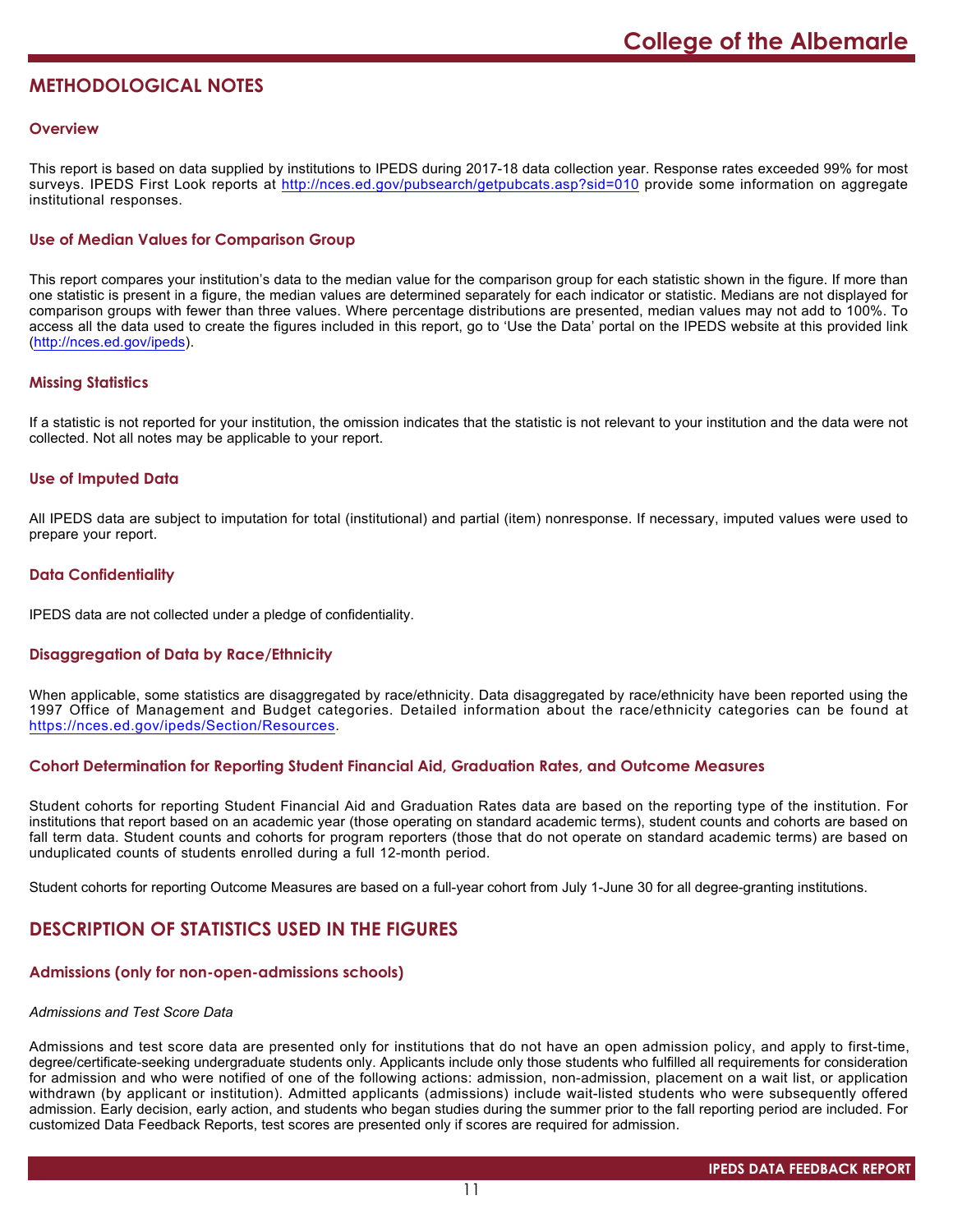# **Student Enrollment**

# *FTE Enrollment*

The full-time equivalent (FTE) enrollment used in this report is the sum of the institution's FTE undergraduate enrollment and FTE graduate enrollment (as calculated from or reported on the 12-month Enrollment component). Undergraduate and graduate FTE are estimated using 12-month instructional activity (credit and/or contact hours). See "Calculation of FTE Students (using instructional activity)" in the IPEDS Glossary at <https://surveys.nces.ed.gov/ipeds/VisGlossaryAll.aspx>.

# *Total Entering Undergraduate Students*

Total entering students are students at the undergraduate level, both full- and part-time, new to the institution in the fall term (or the prior summer term who returned in the fall). This includes all first-time undergraduate students, students transferring into the institution at the undergraduate level, and non-degree/certificate-seeking undergraduates entering in the fall. Only degree-granting, academic year reporting institutions provide total entering student data.

# **Charges and Net Price**

### *Average Institutional Net Price*

Average net price is calculated for full-time, first-time degree/certificate-seeking undergraduates who were awarded grant or scholarship aid from the federal government, state/local government, or the institution anytime during the full aid year. For public institutions, this includes only students who paid the in-state or in-district tuition rate. Other sources of grant aid are excluded. Average net price is generated by subtracting the average amount of federal, state/local government, and institutional grant and scholarship aid from the total cost of attendance. Total cost of attendance is the sum of published tuition and required fees, books and supplies, and the average room and board and other expenses.

For the purpose of the IPEDS reporting, aid awarded refers to financial aid that was awarded to, and accepted by, a student. This amount may differ from the aid amount that is disbursed to a student.

# **Retention, Graduation Rates, and Outcome Measures**

# *Retention Rates*

Retention rates are measures at which students persist in their educational program at an institution, expressed as a percentage. For fouryear institutions, this is the percentage of first-time bachelors (or equivalent) degree-seeking undergraduates from the previous fall who are again enrolled in the current fall. For all other institutions this is the percentage of first-time degree/certificate-seeking students from the previous fall who either re-enrolled or successfully completed their program by the current fall. The full-time retention rate is calculated using the percentage of full-time, first-time degree/certificate-seeking undergraduates, while the part-time rate is calculated using the percentage of part-time, first-time degree/certificate-seeking undergraduates.

# *Graduation Rates and Transfer-out Rate*

Graduation rates are those developed to satisfy the requirements of the Student Right-to-Know Act and Higher Education Act, as amended, and are defined as the total number of individuals from a given cohort of full-time, first-time degree/certificate-seeking undergraduates who completed a degree or certificate within a given percent of normal time to complete all requirements of the degree or certificate program; divided by the total number of students in the cohort of full-time, first-time degree/certificate-seeking undergraduates minus any allowable exclusions. Institutions are permitted to exclude from the cohort students who died or were totally and permanently disabled; those who left school to serve in the armed forces or were called up to active duty; those who left to serve with a foreign aid service of the federal government, such as the Peace Corps; and those who left to serve on an official church mission.

A further extension of the traditional Graduation Rates (GR) component which carries forward 100% and 150% graduation rates data previously reported in the GR component is the Graduation Rates 200% (GR200) component, which request information on any additional completers and exclusions from the cohort between 151% and 200% normal time for students to complete all requirements of their program of study.

Transfer-out rate is the total number of students from the cohort who are known to have transferred out of the reporting institution (without earning a degree/award) and subsequently re-enrolled at another institution within the same time period; divided by the same adjusted cohort (initial cohort minus allowable exclusions) as described above. Only institutions with a mission that includes providing substantial preparation for students to enroll in another eligible institution are required to report transfers out.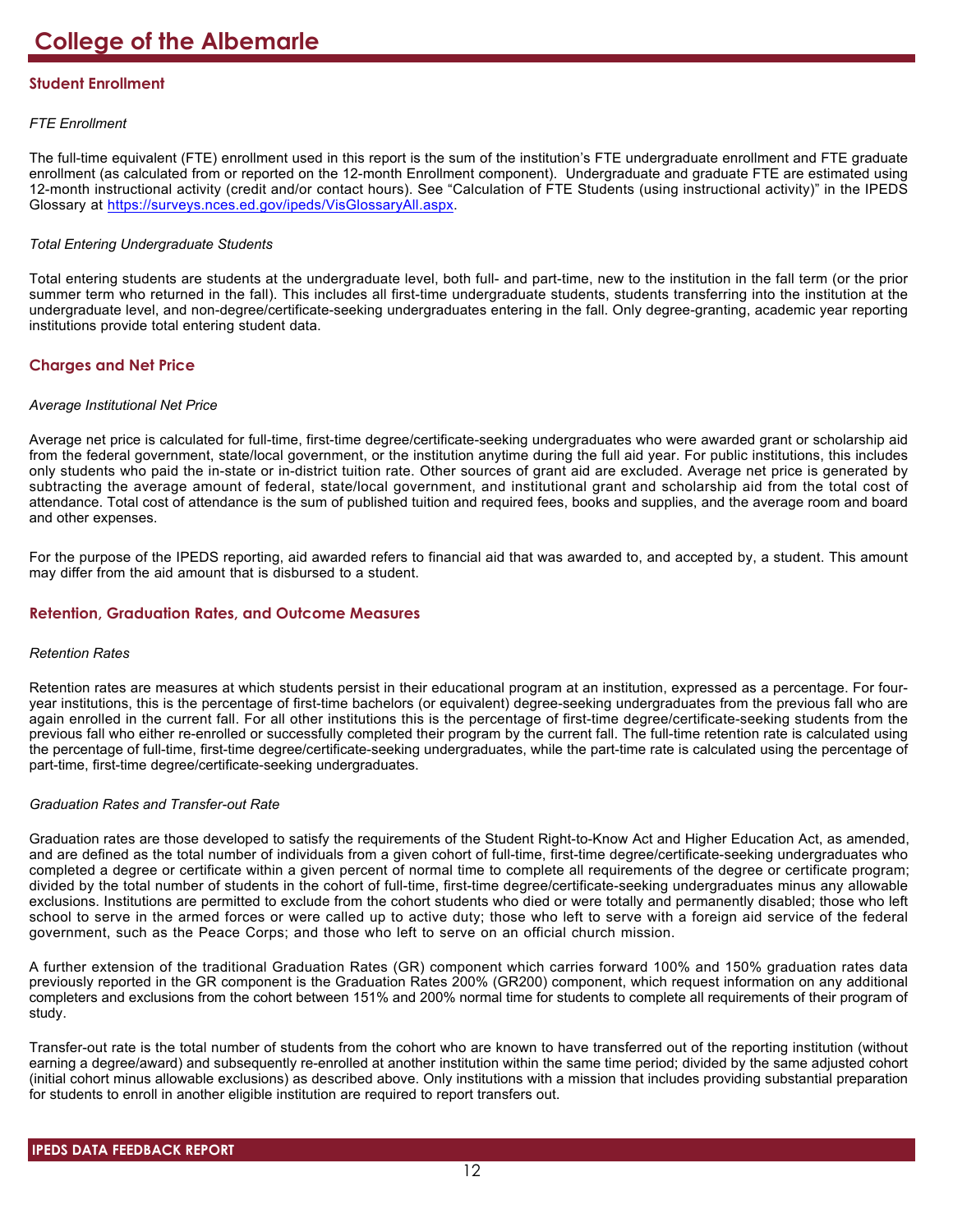#### *Outcome Measures Data*

Alternative measures of student success are reported by degree-granting institutions to describe the outcomes of four degree/certificateseeking undergraduate student groups: Full-time, first-time (FTFT); Part-time, first-time (PTFT); Full-time, non-first-time (FTNFT); and Parttime, non-first-time (PTNFT). Additionally, each of the four cohorts collects data on two subcohorts: Pell grant recipients and non-Pell grant recipients. These measures provide the 4-year, 6-year, and 8-year award rates (or completions rates) after entering an institution. NCES calculates award rates by dividing a cohort's or subcohort's adjusted cohort into the number of total awards at 4-year, 6-year, and 8-year status points.

The initial cohort can be revised and take allowable exclusions resulting in an adjusted cohort. Institutions are permitted to exclude from the initial cohort the following: 1) students who died or were totally and permanently disabled; 2) those who left school to serve in the armed forces or were called up to active duty; 3) those who left to serve with a foreign aid service of the federal government, such as the Peace Corps; and 4) those who left to serve on an office church mission.

The highest award and the type of award (i.e., certificate, Associate's, or Bachelor's) are reported at each status point. For students who did not earn an undergraduate award after 8-years of entry, the enrollment statuses are reported as either still enrolled at the institution, or subsequently transferred out of the institution. Unlike the Graduation Rates data, all institutions must report on a full-year cohort (students entering July 1 of one year to June 30 to the next) and on their transfer out students, regardless if the institution has a mission that provides substantial transfer preparation.

#### **Finance**

#### *Core Revenues*

Core revenues for public institutions reporting under GASB standards include tuition and fees; government (federal, state, and local) appropriations and operating and nonoperating grants/contracts; private gifts, grants, and contracts (private operating grants/contracts plus gifts and contributions from affiliated entities); sales and services of educational activities; investment income; other operating and nonoperating sources; and other revenues and additions (capital appropriations and grants and additions to permanent endowments). "Other core revenues" include federal appropriations, sales and services of educational activities, other operating and nonoperating sources, and other revenues and additions.

Core revenues for private, not-for-profit institutions (and a small number of public institutions) reporting under FASB standards include tuition and fees; government (federal, state, and local) appropriations and grants/contracts; private gifts, grants/contracts (including contributions from affiliated entities); investment return; sales and services of educational activities; and other sources (a generated category of total revenues minus the sum of core and noncore categories on the Finance component). "Other core revenues" include government (federal, state, and local) appropriations, sales and services of educational activities, and other sources.

Core revenues for private, for-profit institutions reporting under FASB standards include tuition and fees; government (federal, state, and local) appropriations and grants/contracts; private grants/ contracts; investment income; sales and services of educational activities; and other sources (a generated category of total revenues minus the sum of core and noncore categories on the Finance component). "Other core revenues" include government (federal, state, and local) appropriations and other sources.

At degree-granting institutions, core revenues exclude revenues from auxiliary enterprises (e.g., bookstores and dormitories), hospitals, and independent operations. Non-degree-granting institutions do no report revenue from auxiliary enterprises in a separate category, and thus may include these amounts in the core revenues from other sources.

#### *Core Expenses*

Core expenses include expenses for instruction, research, public service, academic support, institutional support, student services, grant aid/scholarships and fellowships (net of discounts and allowances), and other functional expenses (a generated category of total expense minus the sum of core and noncore functions on the Finance component). Expenses for operation and maintenance of plant, depreciation, and interest are allocated to each of the other functions. Core expenses at degree-granting institutions exclude expenses for auxiliary enterprises (e.g., bookstores and dormitories), hospitals, and independent operations. Non-degree-granting institutions do not report expenses for auxiliary enterprises in a separate category and thus may include these amounts in the core expenses as other expenses. "Other core expenses" is the sum of grant aid/scholarships and fellowships and other expenses.

#### *Endowment Assets*

Endowment assets, for public institutions under GASB standards, and private, not-for-profit institutions under FASB standards, include gross investments of endowment funds, term endowment funds, and funds functioning as endowment for the institution and any of its foundations and other affiliated organizations. Private, for-profit institutions under FASB do not hold or report endowment assets.